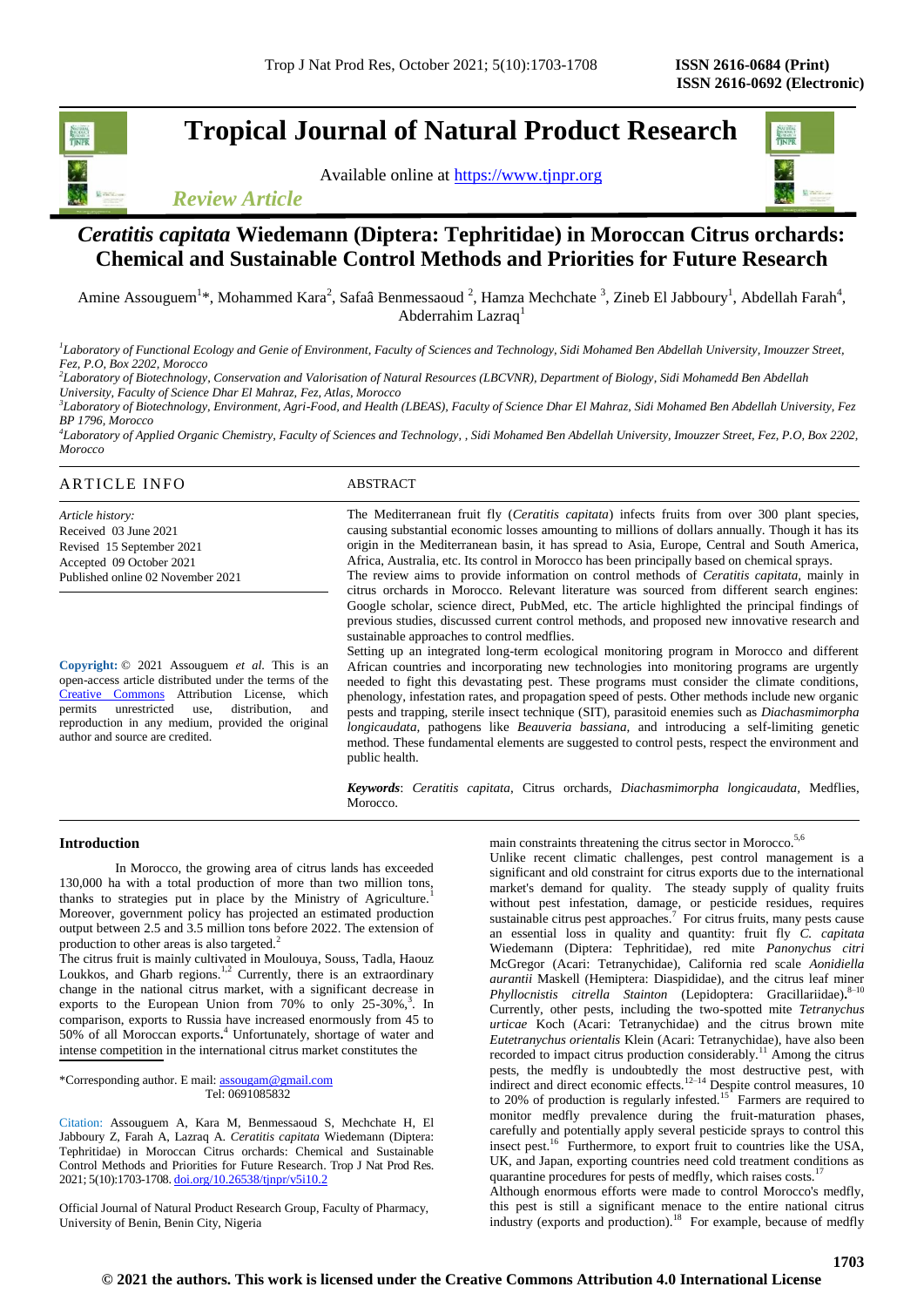infestation, the Department of Agriculture's Animal and Plant Health Inspection Service had to temporarily forbid importing some products, including clementines, tangerines, mandarins, and sweet oranges produced or shipped from the Berkane region during 2016**.** 19

The review aimed at two objectives, namely: summarize existing literature on current approaches used to control the medfly population, prompt the employment of integrated medfly-management techniques based on environmentally-friendly practices, such as biological control, biopesticides, or the use of a self-limiting genetic process as well as discuss high-priority research guidelines to investigate new sustainable management strategies that have been tested in other countries with similar contexts.

#### **Materials and Methods**

The authors collected the different information and control methods used on *C. capitata* from articles cited in indexed journals, from Google Scholar, Science Direct, PubMed, Web of Science, MDPI, etc., using different search criteria such as biopesticides, *C. Capitata,*  medfly, pest control, and management.

## **Results and Discussion**

### *Status of C. capitata in Morocco*

In Morocco, as in other Mediterranean countries, the medfly (Mediterranean fruit fly) *C. capitata* is considered the most abundant tephritid pest and constitutes the most damaging fruit pests with a severe threat to fruit cultivation, production, and  $\exp$  ort.<sup>26</sup> It is closely related to suitable host plants, fruit availability, and habitats features, including environmental conditions.<sup>21</sup> Outside orchards, forest woodlands such as the Indian fig opuntia *(Opuntia ficus-indica)* and *Argania spinosa* offer huge and potential reservoirs of medflies for nearby citrus growing areas principally in the Souss region, where production accounts for 50% of the Moroccan production.<sup>22,23</sup> The medflies affect other fruit plantations like apples, pears, nectarines, peaches, and plums pomegranates, in different regions and environmental conditions. $24,25$ 

#### *Control approaches in Morocco*

In Morocco, pest management is profoundly dependent on chemical treatments.<sup>26</sup> Before 2010, the use of sustainable strategies was neglected and rudimentary. However, the application of eco-friendly methods has recently been slowly adopted due to public concerns (local and international markets) over chemical compounds, residues, and pest resistance to pesticides.<sup>27</sup> Several eco-friendly methods have revealed efficiency in the control of this pest. These methods could be utilized as control measures to meet the new international market requirements regarding fruit protection, quality, healthy environment, and human health. $28,29$  - Consequently, sustainable approaches to chemical control like biopesticides,  $30,31$  the sterile insect technique  $(SIT)$ ,<sup>19</sup> cold treatment  $32$  and mass trapping  $33$  are used. Other methods, such as the continued release of self-limiting medfly strains, are also being studied.<sup>3,4</sup>

#### *Unsustainable control*

Generally, unsustainable methods are based on chemical and synthetic substances, including pesticides, insecticides, fungicides, nematicides, and herbicides.<sup>35</sup> In Morocco, chemical control is the most extensively used approach against medflies and other pests. Usually, treatments are used with a full-cover spray (with non-professional stuff) and a wide range of significant spectrum pesticides, which are incredibly destructive to natural pest enemies (beneficial insects, birds, bats, etc.).<sup>36</sup> Instead, the foliar spot's treatments using hydrolysed protein baits contain the other leading chemical application practice recently used.<sup>37</sup> Equally, baits are based on bio-ecology, diurnal and seasonal behaviour of medflies.<sup>38</sup> In reality, ingestion of proteins during the maturity (adult) phase improves male fitness via pheromone production, leks, the rate of sexual intercourse, and the rate of sperms transmission.

Similarly, protein is also essential for egg production in medfly females.<sup>41</sup> Rotten fruit, bird droppings, fungi, and bacteria are natural sources of proteins.<sup>42</sup> Bait sprays consist of a protein source to attract adult medflies and an insecticide to kill them. By conjoining both methods in one invention, the bait is attractive as a nutrition source to both female and male medflies, which feed over the leaves for nutriments as approved currently.<sup>4</sup>

The "Spinosad" compound has become the favoured chemical treatment, particularly during the harvest phase, because of its short persistence in the ecosystem and its average pre-harvest interval of one day.<sup>44</sup> Infestation rate and adult pest prevalence fruit define the date and regularity of chemical sprays.<sup>45</sup> Therefore, the monitoring starting point that designates when spraying should start is three to five adult males per trap and day. $44$  On the other hand, in small orchards, sprays are applied once every ten days, mainly during late summer and autumn periods for the precocious citrus varieties and between the end of winter and spring, for the tardive varieties, depending on the yield zone.<sup>1</sup> However, to conform with Russian quarantine protocols of imported crops, an arrangement has been engaged with Russia targeting to support medfly control by farmers interested in the Russian market, reducing the chemical spray threshold to 1 male or 0.5 females/(trap•day).

# *Sustainable approaches*

# *Biological control*

Generally, all citrus-growing regions have the following main pests; fruit flies, armoured scales, mealy bugs, mites, and thrips.46,47 Most of these insect or mite pests are vulnerable to attack by natural enemies (entomopathogens). Then citrus pests must be seen as potential targets and explored.<sup>48,49</sup> Among the medfly's natural entomopathogens, we list parasitoids (mainly from the Braconidae family), the most regularly used in biological pest control.<sup>50</sup> However, recently, an enormous number of parasitoids such as the larval-pupal parasitoids *Fopius vandenboschi*, the egg-pupal parasitoid *Fopius arisanus*, *Aganaspis daci*, *Diachasmimorpha tryoni*, *Diachasmimorpha longicaudata* and *Psyttalia incisi* have been approved as significant enemies to the medfly inside citrus orchards.<sup>51</sup> Several pilot studies were performed in Spain to evaluate the capacity of *Diachasmimorpha longicaudata* and *Aganaspis daci* for the medfly's biological control. The results showed that the parasitoids could disperse and parasitize medfly larvae and eggs in both laboratory and greenhouse.<sup>51</sup> With the similarity in climate condition, agricultural practices between Morocco and Spain, these parasitoids are good biological enemies for Morocco testing.<sup>25</sup> However, research needs to investigate the new potential and indigenous parasitoids and natural enemies to control medfly and other destructive pests.

#### *Use of biopesticides*

The demand for biopesticides in agriculture is increasing due to the need to limit hazardous chemical pesticides. <sup>52</sup> In this context, the close alternative uses pesticide substances derived from biological materials with selective action against target pests and less persistence in ecosystems.

Although farmers may control medflies through chemical use in Morocco, awareness of their destructive impacts is rising.<sup>25</sup> Therefore, biopesticides like *Beauveria bassiana*, Azadirachtin and Spinosad have been listed for use.<sup>53</sup> These active substances are confirmed to have low persistence and limited side impacts on non-target insects. Besides, other natural materials can be extracted from Moroccan ecosystems. Currently, bacteria such as *Bacillus thuringiensis* and *Fusarium* as a biopesticide are essentially among the best alternatives to chemicals for controlling insect agricultural pests.

Recent investigations proposed that the soil from the Argan forests (from the Souss region) may be a promoting reservoir for future and more comprehensive screening programs to identify microorganisms that can effectively control pests.<sup>54</sup> It was previously published that most autochthonous strains of *Beauveria bassiana* isolated from *Argania Spinosa* endemic species to Morocco were highly infectious to medfly.<sup>25</sup> Therefore, these indigenous isolates might be a source of potential biological control for medfly.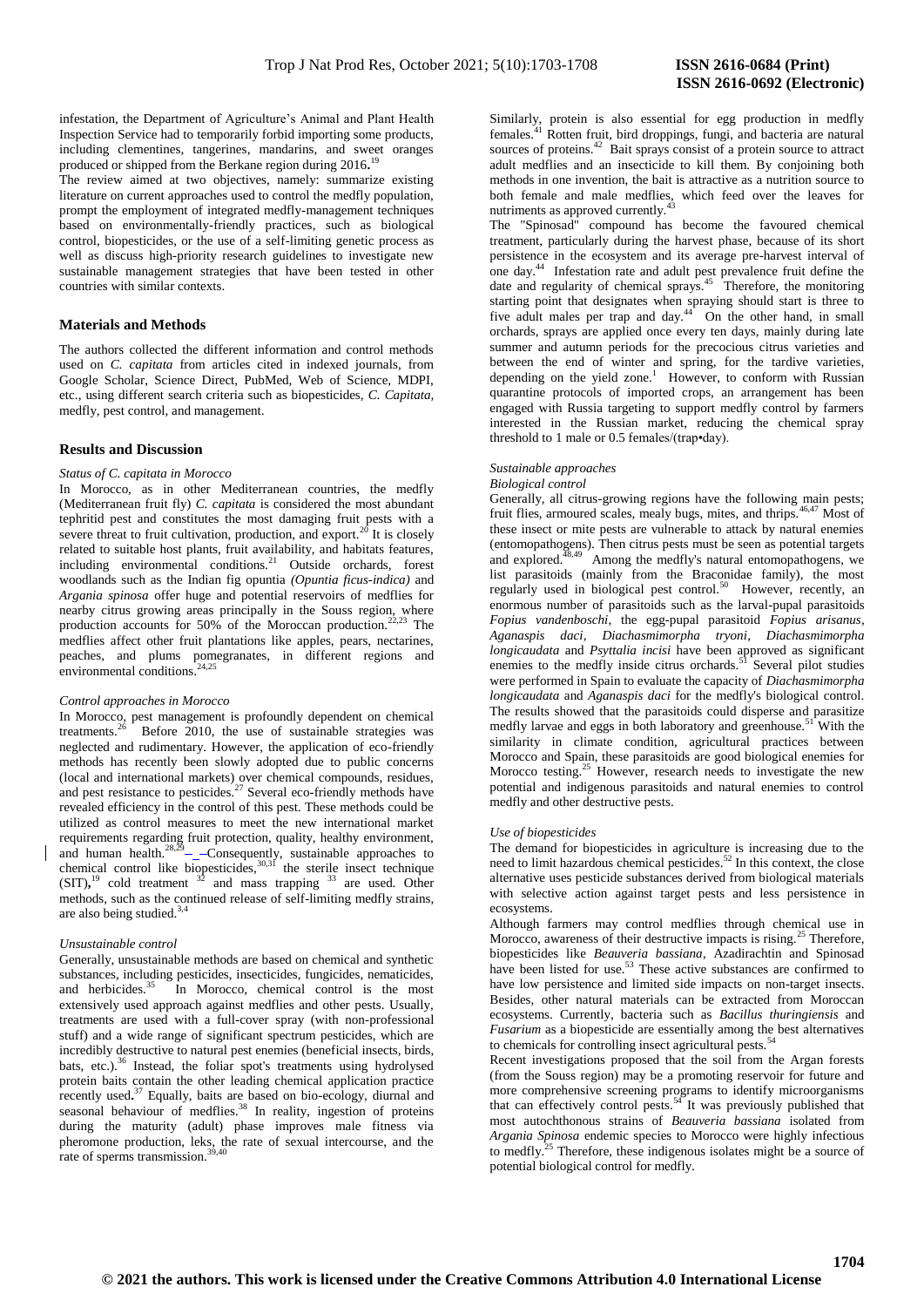#### *Sterile insect technique*

Sterile insect technique was developed during the last century as a promoting technology for pest control.<sup>55</sup> The technique has progressively been viewed as an appropriate method for integrated pest management (IPM) for certain agricultural pests due to the growth of restrictions on the use of chemicals and the increasing demand for organic products.<sup>56</sup> Similarly, SIT is used in Europe (Portugal, Spain), Asia (Israel, Jordan), Africa (South Africa, Tunisia), North (USA, Mexico), and South America (Chilie, Argentina) in several medfly programs as the primary control strategy.<sup>5</sup>

In Morocco, an agreement was signed by the citrus farmers and the Ministry of Agriculture to establish an area-wide sterile insect technique program to control the Mediterranean fruit fly in the Agadir region.<sup>55,58</sup> The pilot project was carried out to defeat medflies in approximately 5,000 ha in the Souss Valley, using an SIT component. Eight million sterile male flies were released weekly. In 2014, the Ministry of Agriculture ordered to build a medfly mass-rearing infrastructure and a sterile male-release station, with technical assistance from FAO/IAEA (Food and Agriculture Organisation /International Atomic Energy Agency), in partnership with Moroccan citrus. The constructions were enough to offer sterile males to cover the entire Souss area with an estimated surface of 40,000 ha of citrusproducing zones and the neighbouring regions. The facility is expected to produce between 130 to 200 million sterile males per week.<sup>56</sup> However, field evaluations' efficiency is still ongoing before the enlargement to cover all the Souss zone. The application of SIT as a nationwide program (All national zones producing citrus) is the targeted objective. As a first evaluation, after three years of release, despite encouraging environmental conditions for medflies between 2010 and 2011, the abundance of female medflies in the examined zone declined compared to previously recorded levels. Consequently, chemical sprays were decreased by 25-75% alongside this approach. Generally, the SIT centres' achievement for rearing and release will guarantee highly cost-effective medfly control levels and cover all citrus-growing zones.

#### *Mass trapping*

Mass trapping is a sustainable and ecologically friendly insect control technique founded on the use of species-specific synthetic chemical traps, such as aggregation pheromones and sex or food/host attractants<sup>5</sup>

Medfly mass trapping has been widely applied in Mediterranean countries by developing an artificial food-based female attractant: An extremely selective and potent combination of three chemical compounds produced for attracting female medflies.<sup>19</sup> It has proven to be very effective in managing *C. capitata, T. absoluta*, and its application in the Mediterranean zone has augmented remarkably.<sup>59</sup> In Morocco, various synthetic attractants, which are easy to handle and have a long life span, have been developed to substitute protein solutions. Putrescine, trimethylamine hydrochloride and ammonium acetate are the most excellent examples of such attractants. They are combined in one formula or used separately depending on the efficiency of each attractant. These materials are highly female selective and have a prolonged action period of at least  $90$  days.<sup>44</sup> In Moroccan farmlands, the application of attractant and killer technics implicates using the M3 bait station (blue plastic trap saturated with alpha-cypermethrin and protein hydrolysate, etc.) is abundant and very efficient, permitting the avoidance of spray treatments in stations where  $\overline{M3}$  was set.<sup>1</sup> However, the application of mass trapping in Morocco separately or as part of an integrated medfly pest control permits the decrease of chemical overuse.<sup>19</sup> Therefore, environmental pollution, pest proliferation, and chemical residues are minimized in the citrus production sector.

#### *Cold treatment*

The medfly *C. capitata* belongs to a list of pests with the maximum possibility of introducing pest-free provinces, countries, or areas**.** 60 Generally, to avoid the risk of disease and accidental introduction of invasive insect pests from imported fruit, many citrus fruit-importing countries request quarantine protocols, such as the case of Japan and the USA.<sup>19</sup> In Morocco and all Mediterranean basin countries, citrus

farmers need to apply quarantine treatments before exportation dates.<sup>61</sup> The quarantine treatment is 16 days at temperatures between 0 to 2℃. However, this technique is expensive and has other disadvantages, mainly the vulnerability of some varieties (tangerines and clementines) to low temperatures<sup>63</sup> and the difficulty of reaching far markets due to long quarantine period.

Morocco's citrus exported to the US market increased from 7.800 t in 2006/2007 to 42,011 t in the marketing year 2013/2014. Morocco was required to send these cargos via Europe for cold treatments.<sup>19,63</sup> The shortest shipment to the US and the implementation of the Morocco-U.S Free Trade Arrangement were expected to increase citrus exports to the US in the near future.<sup>25,64</sup> Equally, exports to China involve quarantine treatment for various pests. Therefore, Moroccan citrus fruit destined for this vast Asian market must be exposed to a minimum temperature of  $1^\circ$ C for 16 days.<sup>6</sup>

However, to involve other international markets, new cold-treatment experimental protocols and technologies are required to open new windows for Moroccan products and increase revenues.<sup>65</sup> For example, Japan is a promising market for numerous Moroccan agricultural products. Morocco has signed an agreement between Maroc Citrus, Agronomic and Veterinary Institute (IAV) Hassan II, National Office of Food Safety (ONSSA), and the SAOAS Company to apply a cold-treatment experimental protocol delivered by Japanese consultants. The study's main goal was to verify the efficacy of cold treatment on infected fruit and fell within the overall strategic objective of eliminating the risk of the Mediterranean fruit fly introduction to Japan ecosystems.

#### *Sustained release of self-limiting medflies*

Improved sterile pests are another possible technique to moderate the expensive costs of SIT-like programs and increase efficiency.<sup>34,66</sup> The SIT is a mating-based method whereby released sterile males (sterilized via irradiation) compete with their wild competitors for successful mating with wild females inside orchards.<sup>66</sup> Compared to wild males, the exposure of males to irradiation causes a complete loss of competitive mating aptitude. $67$  In the field, treated insects (with irradiation) have reduced life cycles and are less competitive (mainly in mating).<sup>68</sup> Consequently, fitness is reduced by 4-10-fold for medflies. $\frac{69,70}{ }$  To address the limitations of existing SIT approaches, the self-limiting technology is a novel and improved alternative, which aims specifically the expensive filter colony necessary for the stability of temperature-sensitive lethal mutation medfly strains caused by the use of irradiation and the uselessness of fluorescent powders. Indeed, sexing sterile males via genetics can be more effective than releases including mixed-sex populations.<sup>71</sup> In summary, the self-limiting method offers novel operational genetic sexing instead of the expensive and performance-reducing method of sterilization using irradiation. Similarly, fluorescent marking permits easy distinguishing between transgenic and wild insects in both laboratory and field, eliminating the use of fluorescent powders, which can damage specimens.

## *Future research directions*

#### *Investigations on medfly*

Determining spatiotemporal variation of population size, details of the biological cycle, and ecological features of medflies in Moroccan orchards are paramount to improving our understanding of the population dynamics in each region and climate conditions. Similarly, micro-conditions should be addressed carefully to clarify the whole picture of medflies inside orchards. Understanding life-cycle details and surrounding conditions will help identify the vulnerable stage that farmers could attack and the proper periods for treatment. Equally, the precise life cycle knowledge will help develop biopesticides and natural enemies that will disturb the normal medfly cycle with high effectiveness. Assessing the relationship between climatic variables (precipitation, temperature, humidity, and wind speed) and the medfly's presence, abundance, and reproductive success is essential to guiding control actions and adopting appropriate future management. Additional investigations on *C. capitata* feeding behaviour and population genetic structures are also crucial for any program's success.<sup>25</sup>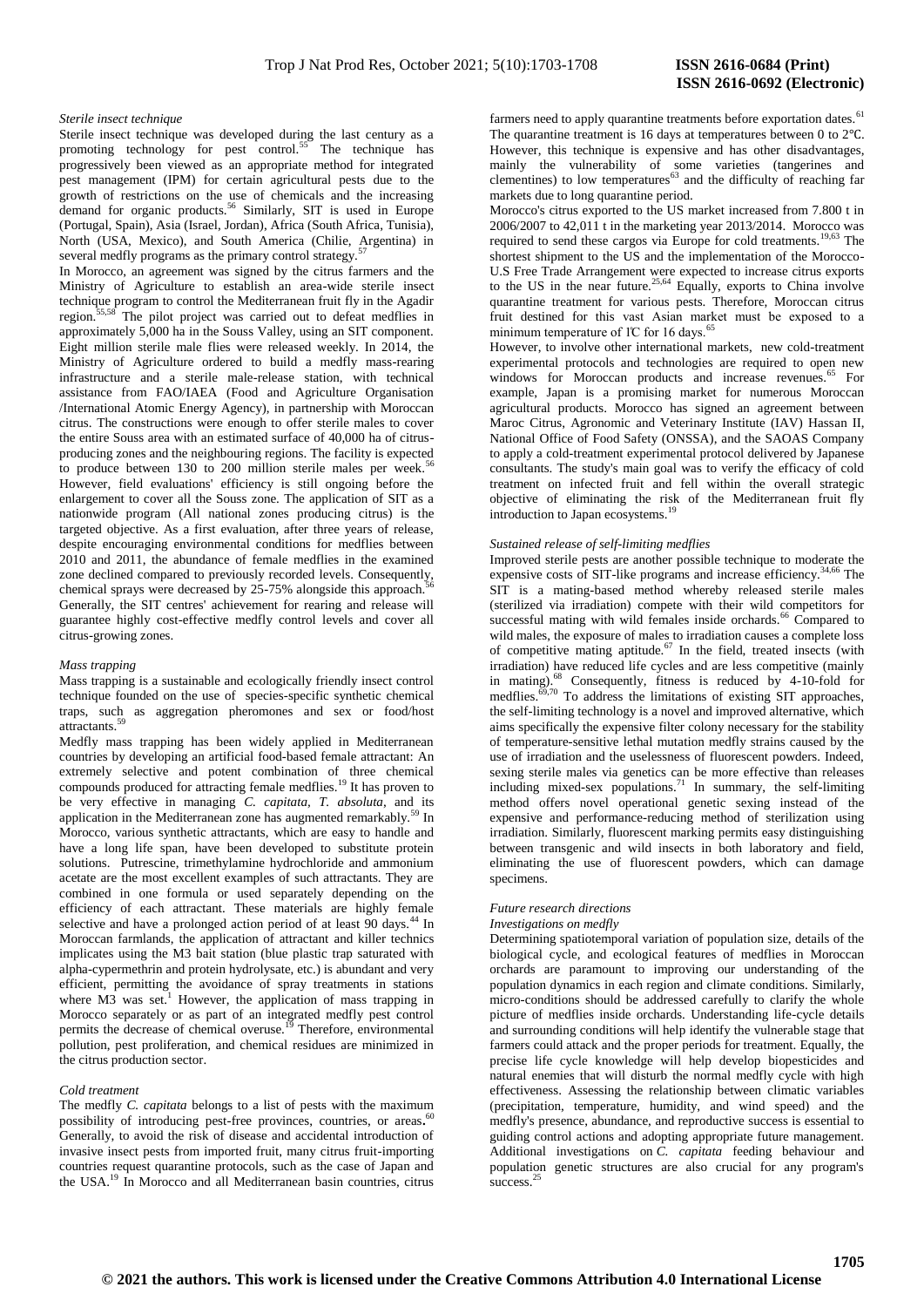#### *Investigations on new control methods*

Research into new pest management programs is urgently needed. This program should incorporate new materials such as extracts from aromatic and medicinal plants. These materials have shown promising results in pest control, including medfly.<sup>52</sup> In parallel, natural enemies need to be investigated deeply because of their direct effect on pest insects. Remarkably, these entomopathogens are suggested to be well adapted inside orchards.

#### **Conclusion**

The study reviewed and highlighted the existing knowledge and future perspective of medfly control approaches used in Morocco. The prospective programs that can be used to manage the medfly population in Morocco include, in addition to mass trapping and chemical control, the development of new biopesticides, biological control, or the use of a self-limiting genetic approach. Further, setting up an integrated long-term ecological monitoring program and incorporating new technologies into monitoring programs is an urgent need to fight this devastating pest. This could be facilitated by natural resources that can support growth in this sector. Indeed, the African regions have the most incredible plant diversity on the planet. Genetic modifications of plants and medflies could be done to improve the molecular mechanisms that control the interplay between plants and medflies. An advanced understanding of the medflies–plant interaction will be an effective tool for protection. Finally, the current trend is to combine all these methods in an integrated *C. capitata* management strategy.

# **Conflict of interest**

The authors declare no conflict of interest.

# **Authors' Declaration**

The authors hereby declare that the work presented in this article is original and that any liability for claims relating to the content of this article will be borne by them.

# **Acknowledgments**

The authors are thankful to the Laboratory of Functional Ecology and Environment professors and professors of the Laboratory of Applied Organic Chemistry for their assistance.

### **Reference**

- 1. Mazih A. Status of citrus IPM in the southern Mediterranean basin Morocco, North Africa. Acta Hortic. 2015; 1065(1964):1097-1104.
- 2. Afechtal M, Djelouah K, Cocuzza G, D'Onghia AM. Large Scale Survey of Citrus Tristeza Virus (CTV) and Its Aphid Vectors in Morocco. Acta Hortic. 2015; 1065(1963):753- 757.
- 3. Tudela-Marco L, Álvarez-Coque JMG, Martínez-Gómez V. Issues in Trade Liberalisation in Southern and Eastern Mediterranean Countries. Switzerland: Springer, Cham; 2015; 171-196p.
- 4. Montaigne E, Hadad-Gauthier FE, Khefifi L. Challenges in Citrus Market Chains in Tunisia and Morocco. Sustain Agric Dev [online]. 2015 [cited 2021 sept 11];227-53. Available from from  $\mathbf{f}$ http://link.springer.com/chapter/10.1007/978-3-319-17813- 4\_9
- 5. Sraïri MT. New challenges for the moroccan agricultural sector to cope with local and global changes. Moroc Environ Soc Econ Issues  $21<sup>st</sup>$  Century. 2017; 10(2):165-188.
- 6. Oubelkacem A, Scardigno A, Choukr-Allah R. Treated Wastewater Reuse on Citrus in Morocco: Assessing the Economic Feasibility of Irrigation and Nutrient Management Strategies. Integr Environ Assess Manag. 2020; 16(6):898-909.
- 7. Mac Loughlin TM, Peluso ML, Etchegoyen MA, Alonso LL, de Castro MC, Percudani MC, Marino Damián J. G. Pesticide residues in fruits and vegetables of the argentine domestic market: Occurrence and quality. Food Contr. 2018; 93(24):129-138.
- 8. Franco JC, Suma P, Da Silva EB, Blumberg D, Mendel Z. Management strategies of mealybug pests of citrus in Mediterranean countries. Phytoparasitica. 2004; 32(5):507- 522.
- 9. Masui S, Katayama H, Kaneko S. Status and use of biological control of insect pests in citrus IPM. Jpn J Appl Entomol Zool. 2018; 62(3):137-148.
- 10. Urbaneja A, Grout TG, Gravena S, Wu F, Cen Y, Stansly PA. Citrus pests in a global world. The Genus Citrus. Amsterdam: Elsevier Inc. 2020; 333-348p.
- 11. Abad-Moyano R, Pina T, Dembilio Ó, Ferragut F, Urbaneja A. Survey of natural enemies of spider mites (Acari: Tetranychidae) in citrus orchards in eastern Spain. Exp Appl Acarol. 2009; 47(1):49-61.
- 12. Jacas JA and Urbaneja A. Integrated Management of Arthropod Pests and Insect Borne Diseases. Integr Manag Arthropod Pests Insect Borne Dis. 2010; 2(5):61-62.
- 13. Estrella SM, Arnaiz A, Rosa-Diaz I, González-Melendi P, Romero-Hernandez G, Ojeda-Martinez DA, Garcia A, Contreras E, Martinez M, Diaz I. Plant defenses against tetranychus urticae: Mind the gaps. Plants. 2020; 9(4):1-16.
- 14. Tena A and García-Marí F. Current situation of citrus pests and diseases in the Mediterranean Basin. IOBC-wprs Bull. 2011; 62(6):365-378.
- 15. Krasnov H, Cohen Y, Goldshtein E, Mendelsohn O, Silberstein M, Gazit Y, Blank L. The effect of local and landscape variables on Mediterranean fruit fly dynamics in citrus orchards utilizing the ecoinformatics approach. J Pest Sci. 2019; 92(2):453-463.
- 16. Rather BA, Mir MM, Iqbal U, Mir SA. Integrated Pest Management of Stone Fruits. In: Production Technology of Stone Fruits. Singapore: Springer; 2021; 397-422p.
- 17. Japan Exports of Fruit & Vegetables | 1983-2021 Data | 2022-2023 Forecast | Historical [online]. 2021 [cited 6 April 2021]. Available https://tradingeconomics.com/japan/exports-of-fruitvegetable
- 18. Boulahia-Kheder S. Review on major fruit flies (Diptera: Tephritidae) in North Africa: Bio-ecological traits and future trends. Crop Prot. 2021; 140(2):1-10.
- 19. Rachid E and Ahmed M. Current status and future prospects of *Ceratitis capitata* wiedemann (Diptera: Tephritidae) control in Morocco. J Entomol. 2018; 15(1):47-55.
- 20. Magaña C, Hernández-Crespo P, Ortego F, Castañera P. Resistance to malathion in field populations of *Ceratitis capitata.* J Econ Entomol. 2007;100(6):1836-1843.
- 21. Hammouti N, Griebeler EM, Barr N, Mazih A, Seitz A. Extension of the pathway analysis for the medfly (*Ceratitis capitata*): mtDNA variation among Morocco populations. Ext Pathw Anal Medfly *Ceratitis capitata* MtDNA Var Moroc Popul. 2011; 62(3):163-176.
- 22. Imoulan A, Alaoui A, Meziane A El. Natural occurrence of soil-borne entomopathogenic fungi in the Moroccan Endemic Forest of Argania spinosa and their pathogenicity to *Ceratitis capitata*. World J Microbiol Biotechnol. 2011; 27(11):2619-2628.
- 23. Maatala N, Lebailly P, Benabdellah M, Dehhaoui M. The Mode of Management of Irrigation Water Service: A Technical Efficiency Determinant of Citrus Farms in the Souss-Massa Perimeter. Tropicultura. 2019; 37(3):1-19.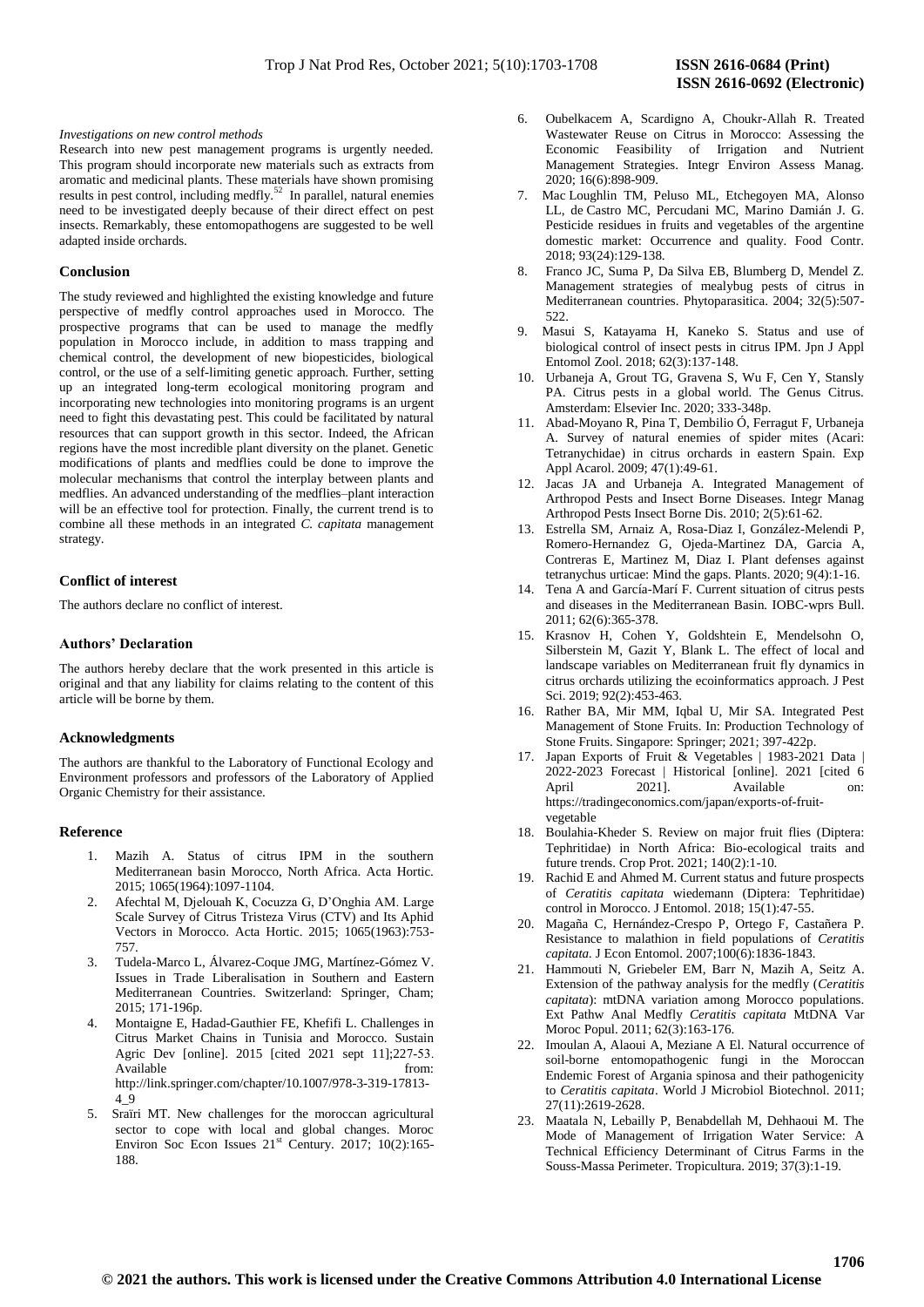- 24. Thomas MC, Heppner JB, Woodruff RE, Weems HV, Steck GJ, Fasulo TR. Mediterranean Fruit Fly, *Ceratitis capitata* (Wiedemann) (Diptera: Tephritidae). [online]. 2012 [cited 6 April 2021]. Available on: http://creatures.ifas.ufl.edu
- 25. Rachid E and Ahmed M. Current status and future prospects of *Ceratitis capitata* wiedemann (Diptera: Tephritidae) control in Morocco. J Entomol. 2018; 15(1):47-55.
- 26. Jemâa JMB, Tersim N, Toudert KT, Khouja ML. Insecticidal activities of essential oils from leaves of *Laurus nobilis* L. from Tunisia, Algeria and Morocco, and comparative chemical composition. J Stored Prod Res. 2012; 48(1):97-104.
- 27. Matzrafi M. Climate change exacerbates pest damage through reduced pesticide efficacy. Pest Manag Sci. 2019; 75(1):9-13.
- 28. Reddy PP. Agro-ecological approaches to pest management for sustainable agriculture. (ed.). Switzerland AG: Springer; 2017; 1-339p.
- 29. Rezaei R, Safa L, Ganjkhanloo MM. Understanding farmers' ecological conservation behavior regarding the use of integrated pest management- an application of the technology acceptance model. Glob Ecol Conserv. 2020; 22(2):1-18.
- 30. Hallouti A, Zahidi A, Bouharroud R, El Mousadik R, Ait Ben Aoumar A, Boubaker H. Diversity of Entomopathogenic Fungi in Argane Forest Soil and Their Potential to Manage Mediterranean Fruit Fly (*Ceratitis capitata*). J Pharm Pharmacol. 2017; 5(10):746-754.
- 31. Samri SE, Baz M, Ghalbane I, El Messoussi S, Zitouni A, El Meziane A, and Barakate M. Insecticidal activity of a Moroccan strain of Streptomyces phaeochromogenes LD-37 on larvae, pupae and adults of the Mediterranean fruit fly, *Ceratitis capitata* (Diptera: Tephritidae). Bull Entomol Res. 1 avr 2017; 107(2):217-224.
- 32. Insecticidal activity of a Moroccan strain of *Streptomyces phaeochromogenes* LD-37 on larvae, pupae and adults of the Mediterranean fruit fly, *Ceratitis capitata* (Diptera: Tephritidae). [online]. 2017 [cited 2021 April 6]. Available on: https://pubmed.ncbi.nlm.nih.gov/28276307/
- 33. El-Sayed AM, Suckling DM, Wearing CH, Byers JA. Potential of Mass Trapping for Long-Term Pest Management and Eradication of Invasive Species. J Econ Entomol. 2009; 99(5):1550–1564.
- 34. Asadi R, Elaini R, Lacroix R, Ant T, Collado A, Finnegan L, Siciliano P, Mazih A and Koukidou M. Preventative releases of self-limiting *Ceratitis capitata* provide pest suppression and protect fruit quality in outdoor netted cages. Int J Pest Manag. 2020; 66(2): 182-193.
- 35. de Bon H, Huat J, Parrot L, Sinzogan A, Martin T, Malézieux E, Deletre E, Bonafos R, Simon S, And Ngouajio M. Pesticide risks from fruit and vegetable pest management by small farmers in sub-Saharan Africa. A review. Agron Sustain Dev. 2014; 34(4):723-736.
- 36. Berni I, Menouni A, Ghazi El I, Duca RC, Kestemont MP, Godderis L, and El Jaafari S. Understanding farmers' safety behavior regarding pesticide use in Morocco. Sustain Prod Consum. 2021; 25(1):471-483.
- 37. de Mendoza AH, Álvarez A, Michelena JM, González P, Cambra M. Working Group Integrated Control in Citrus Fruit Crops. International Conference on Integrated Control in Citrus Fruit Crops Proceedings of the meeting. Int Organ Biol Integr Control. 2008; 38(November 2007):225-232.
- 38. Papanicolaou A, Schetelig MF, Arensburger P, Atkinson PW, Benoit JB, Bourtzis K, Castañera P, Cavanaugh JP, Chao H, Childers C, Curril I, Dinh H, Doddapaneni H, Dolan A, Dugan S, Friedrich M, Gasperi G, Geib S, Georgakilas G, Gibbs RA, Giers SD, Gomulski LM, M González-Guzmán, Guillem-Amat A, Han Y, Hatzigeorgiou AG, Hernández-Crespo P, Hughes DST, Jones JW, Karagkouni D, Koskinioti P, Lee SL, Malacrida AR, Manni M, Mathiopoulos K, Meccariello A, Murali SC, Murphy

TD, Muzny DM, Oberhofer G, Ortego F, Paraskevopoulou MD, Poelchau M, Qu J, Reczko M, Robertson HM, Rosendale AJ, Rosselot AE, Saccone G, Salvemini M, Savini G, Schreiner P, Scolari F, Siciliano P, Sim SB, Tsiamis G, Ureña E, Vlachos IS, Werren JH, Wimmer EA, Worley KC, Zacharopoulou A, Richards S, Handler AM. The whole genome sequence of the Mediterranean fruit fly, *Ceratitis capitata* (Wiedemann), reveals insights into the biology and adaptive evolution of a highly invasive pest species. Genome Biol. 2016; 17(1):1-31.

- 39. Yuval B, Kaspi R, Shloush S, Warburg MS. Nutritional reserves regulate male participation in Mediterranean fruit fly leks. Ecol Entomol. 1998; 23(2):211-215.
- 40. Medflies S. Breakfast of Champions or Kiss of Death? Survival and Sexual Performance of Protein-Fed, Sterile Mediterranean Fruit Flies (Diptera: Tephritidae). 2000; 90(1):115-122.
- 41. Chapman T, Miyatake T, Smith HK, Partridge L. Interactions of mating, egg production and death rates in females of the Mediterranean fruit fly, *Ceratitis capitata*. Proc R Soc B Biol Sci. 1998; 265(1408):1879-1894.
- 42. Gomulski LM, Dimopoulos G, Xi Z, Scolari F, Gabrieli P. Transcriptome Profiling of Sexual Maturation and Mating in the Mediterranean Fruit Fly, *Ceratitis capitata*. PLoS ONE. 2012; 7(1):1-10.
- 43. Benelli G, Rizzo R, Zeni V, Govigli A, Samková A, Sinacori M, loVerde G, Pavela R, Cappellaci L, Petrelli R Spinozzi E, Morshedloo MR, Maggi F, Canale A. Carlina acaulis and Trachyspermum ammi essential oils formulated in protein baits are highly toxic and reduce aggressiveness in the medfly, *Ceratitis capitata*. Ind Crops Prod. 2021;  $161(3):1-10.$
- 44. Rachid E and Ahmed M. Current status and future prospects of *Ceratitis capitata* wiedemann (Diptera: Tephritidae) control in Morocco. J Entomol. 2018; 15(1):47-55.
- 45. Yahia EM, Jones RW, Thomas DB. Quarantine pests of tropical and subtropical fruits and their control. In: Postharvest Biology and Technology of Tropical and Subtropical Fruits.  $(1<sup>st</sup> ed.)$ . Sawston: Woodhead Publishing; 2011; 224-287 p.
- 46. Jacas JA, Karamaouna F, Zappalà L. Integrated Management of Arthropod Pests and Insect Borne Diseases. Integr Manag Arthropod Pests Insect Borne Dis.  $(1<sup>st</sup> ed.)$ . Paris: Lavoisier 2010. 366 p.
- 47. Moore SD and Duncan LW. Microbial Control of Insect and Mite Pests of Citrus. Microbial Control of Insect and Mite Pests: From Theory to Practice.  $(2^{nd}$  ed.). Amsterdam: Elsevier Inc. 2017. 283-298 p.
- 48. Jaronski ST. Ecological factors in the inundative use of fungal entomopathogens. Bio Contr. 2010; 55(1):159-185.
- 49. Peña JE, Hoddle MS, Aluja M, Palevsky E, Ripa R, Wysoki M. Insect and mite pests. The avocado: botany, production and uses.  $(2<sup>nd</sup>$  ed.). Florida: CABI. 2013; 423-488 p.
- 50. Garcia FRM, Ovruski SM, Suárez L, Cancino J, Liburd OE. Biological control of tephritid fruit flies in the Americas and Hawaii: A review of the use of parasitoids and predators. Insects. 2020; 11(10):1-32.
- 51. de Pedro L, Tormos J, Harbi A, Ferrara F, Sabater-Muñoz B, Asís JD, Beitia F. Combined use of the larvo-pupal parasitoids *Diachasmimorpha longicaudata* and *Aganaspis daci* for biological control of the medfly. Ann Appl Biol. 2019; 174(1):40-50.
- 52. Di Ilio V and Cristofaro M. Polyphenolic extracts from the olive mill wastewater as a source of biopesticides and their effects on the life cycle of the Mediterranean fruit fly *Ceratitis capitata* (Diptera, Tephriditae). Int J Trop Insect Sci. 2021; 41(1):359-366.
- 53. Mokrini F, Laasli SE, Benseddik Y, Joutei AB, Blenzar A, Lakhal H, Sbaghi M, Imren M, Özer G, Paulitz T, Lahlali R & Dababat AA. Potential of Moroccan entomopathogenic nematodes for the control of the Mediterranean fruit fly